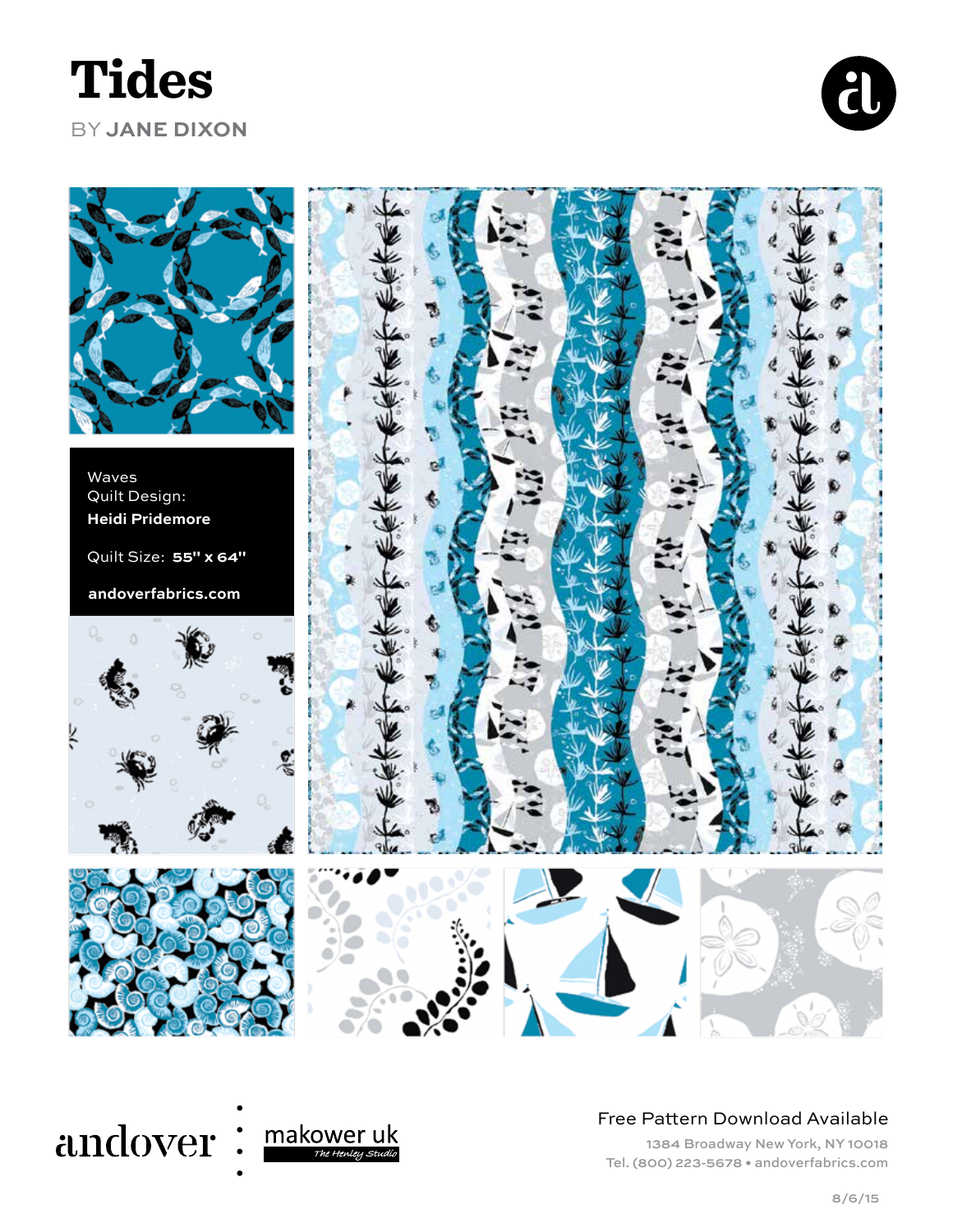# **Waves**

#### Featuring Andover Fabrics new Collection: Tides by Jane Dixon Quilt designed by Heidi Pridemore



Quilt finished 55" x 64"

# **Cutting Directions**

42" wide).

#### **Note: Read assembly directions before cutting patches.** Borders are cut to exact length required plus ¼" seam allowance. WOF designates the width of fabric from selvedge to selvedge (approximately

| <b>Fabric A</b> | Cut (4) 3" x WOF strips. Sew the<br>strips together end to end with<br>diagonal seams and cut (2)<br>$3"$ x 64 $\frac{1}{2}$ " strips.                           |  |
|-----------------|------------------------------------------------------------------------------------------------------------------------------------------------------------------|--|
| <b>Fabric B</b> | Cut (16) Curved strips using the<br>template provided.                                                                                                           |  |
| <b>Fabric C</b> | Cut (2) 10 $\frac{1}{2}$ " x 64 $\frac{1}{2}$ " LOF strips.                                                                                                      |  |
| <b>Fabric D</b> | Cut (16) Curved strips using the<br>template provided.                                                                                                           |  |
| <b>Fabric E</b> | Cut (4) $5\frac{1}{2}$ " x WOF strips. Sew the<br>strips together end to end with<br>diagonal seams and cut (2)<br>$5\frac{1}{2}$ " x 64 $\frac{1}{2}$ " strips. |  |
| <b>Fabric F</b> | Cut (16) Curved strips using the<br>template provided.                                                                                                           |  |
| <b>Fabric G</b> | Cut (4) $5\frac{1}{2}$ " x WOF strips. Sew the<br>strips together end to end with<br>diagonal seams and cut (2)<br>$5\frac{1}{2}$ " x 64 $\frac{1}{2}$ " strips. |  |
| <b>Fabric H</b> | Cut (16) Curved strips using the<br>template provided.                                                                                                           |  |
| <b>Fabric I</b> | Cut (1) 10 $\frac{1}{2}$ " x 64 $\frac{1}{2}$ " LOF strip.                                                                                                       |  |
| Fabric J        | Cut (6) $2\frac{1}{2}$ " x WOF strips for the<br>binding.                                                                                                        |  |
| <b>Backing</b>  | $Cut(2)$ 63" x WOF strips. Sew the<br>strips together and trim to make<br>$(1)$ 63" x 72" backing.                                                               |  |

### **Fabric Requirements**

|                 |                     | Yardage              | Fabric |
|-----------------|---------------------|----------------------|--------|
|                 | Fabric A background | $\frac{1}{2}$ yard   | 8086-N |
| <b>Fabric B</b> | applique stripe     | $\frac{1}{2}$ yard   | 8084-T |
| <b>Fabric C</b> | background          | 2 yards              | 8082-N |
| <b>Fabric D</b> | applique stripe     | $\frac{1}{2}$ yard   | 8087-T |
| <b>Fabric E</b> | background          | $\frac{3}{4}$ yard   | 8085-T |
| <b>Fabric F</b> | applique stripe     | $\frac{1}{2}$ yard   | 8080-N |
| <b>Fabric G</b> | background          | $\frac{3}{4}$ yard   | 8083-N |
| <b>Fabric H</b> | applique stripe     | $\frac{1}{2}$ yard   | 8084-N |
| <b>Fabric I</b> | background          | 2 yards              | 8082-T |
| <b>Fabric J</b> | binding             | $\frac{5}{8}$ yard   | 8086-T |
| <b>Backing</b>  |                     | $3\frac{1}{2}$ yards | 8080-T |

### **Making the Quilt**

#### **Quilt Top Assembly**

#### *(Refer to Diagrams 1 & 2 when assembling the quilt top.)*

**1.** Follow Diagram 1 and sew the Fabric A, Fabric C Fabric E, Fabric G and Fabric I strips together lengthwise to make the background block.



Diagram 1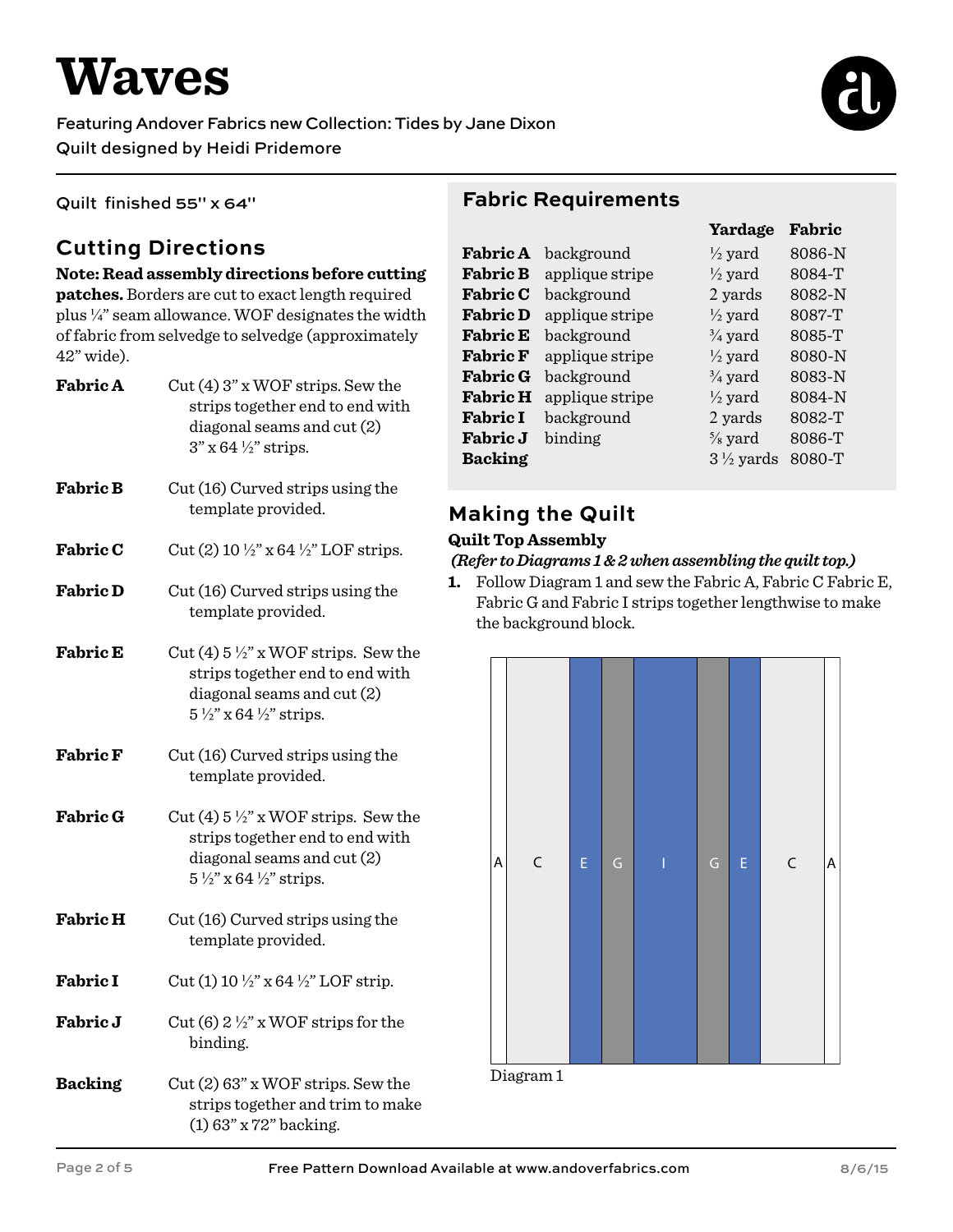# **Waves**

- **2.** Following the manufacturer's instructions, trace the listed number of each template onto the paper side of the fusible web. Roughly cut out each template about ⅛" outside the drawn lines.
- **3.** Press each template onto the wrong side of the fabrics as listed on the templates. Cut out each template on the drawn lines.
- **4.** Refer to Diagram 2 to arrange and press the (8) Fabric B curved pieces onto the background block, covering the seam between the Fabric A and Fabric C strips.



Diagram 2

- **5.** Repeat Step 4 using the remaining curves pieces and always cover the seam as you applique the curved pieces onto the background.
- **6.** Finish the raw edges of each shape with a decorative stitch such as a buttonhole or satin stitch to finish the quilt top.

## **Finishing the Quilt**

- **7.** Layer and quilt as desired.
- **8.** Sew the (6) 2 ½" x WOF Fabric J strips together, end to end with a 45-degree seams, to make the binding. Fold this long strip in half lengthwise with wrong sides together and press.
- **9.** Bind as desired.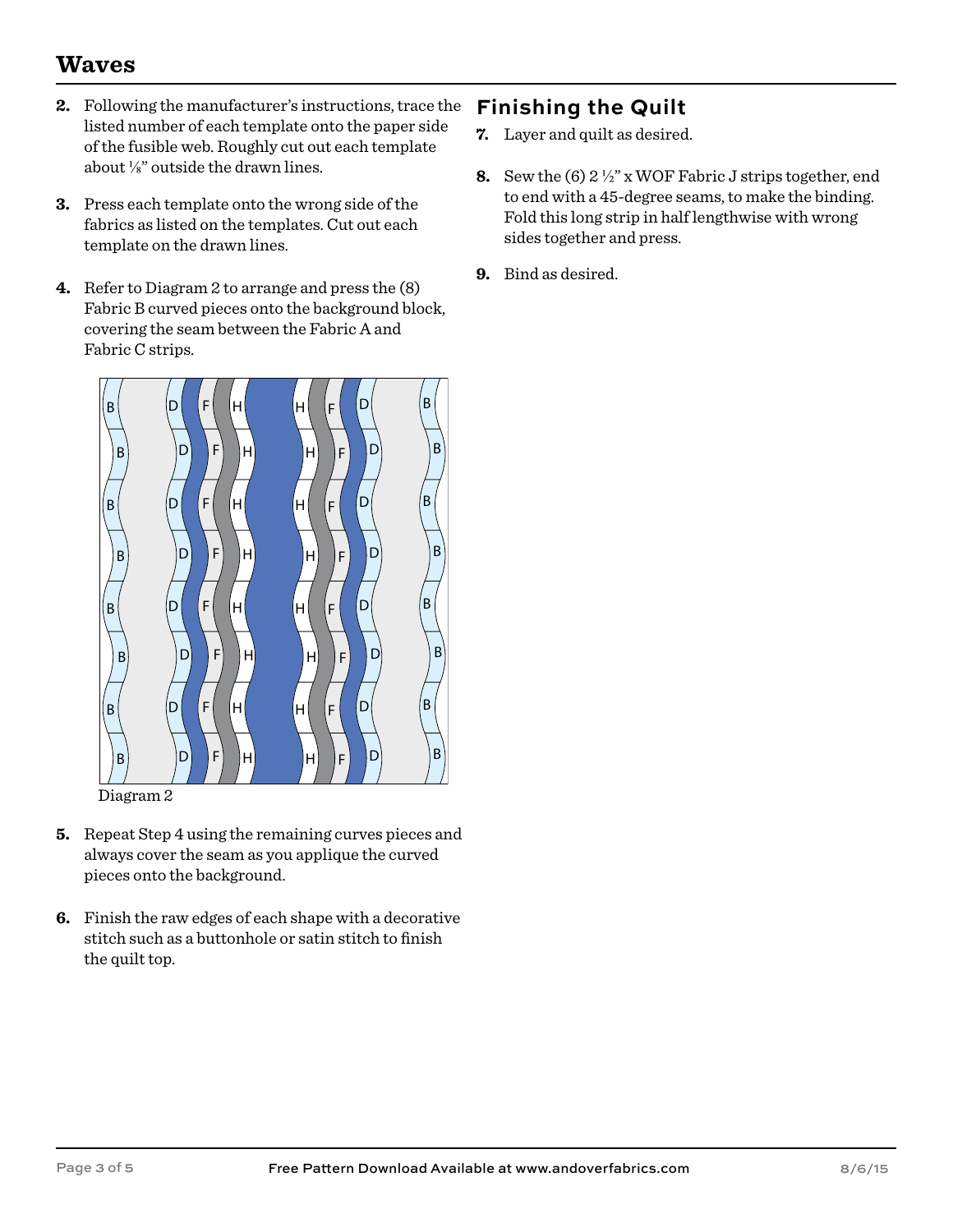